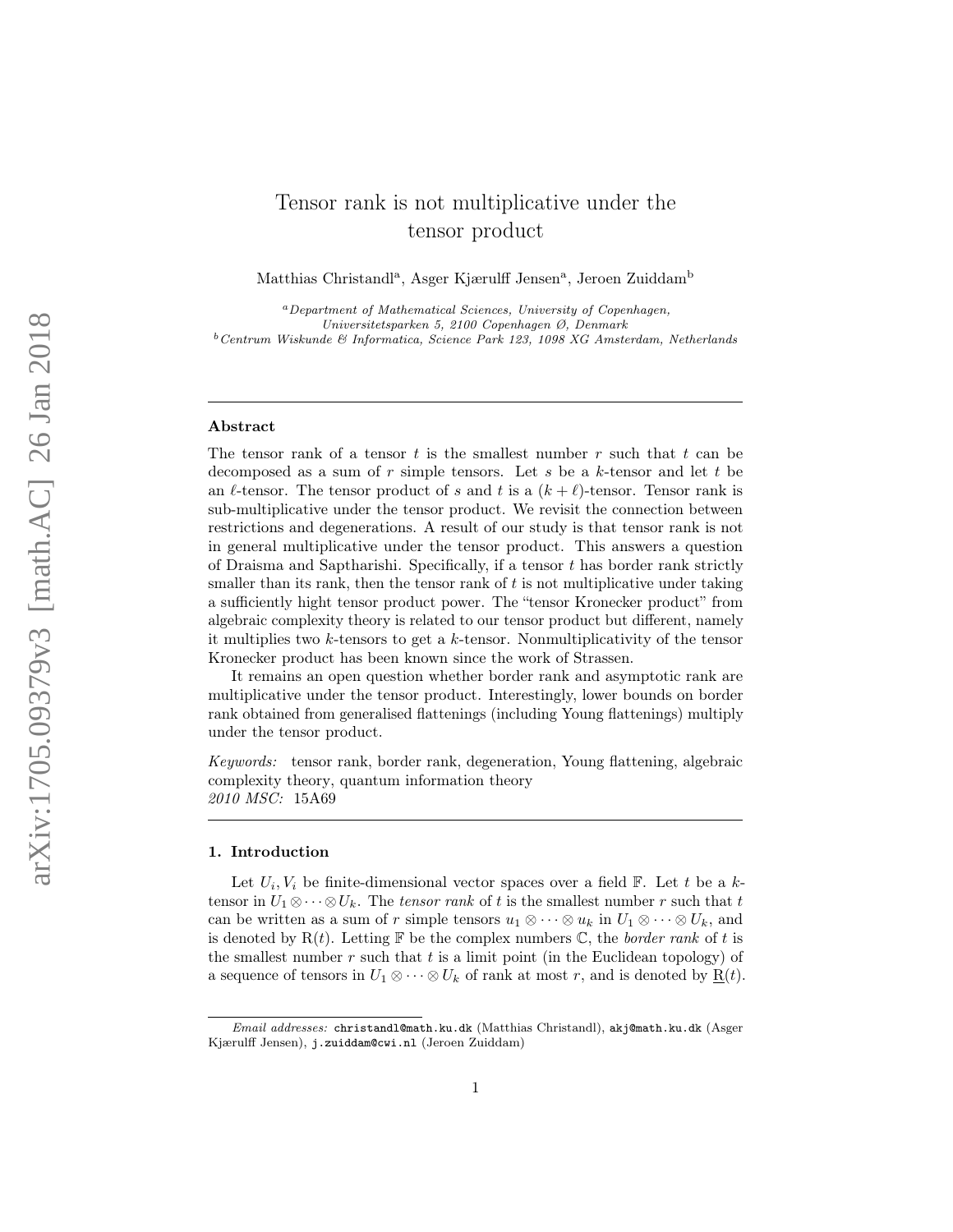Let  $t \in U_1 \otimes \cdots \otimes U_k$  and  $s \in V_1 \otimes \cdots \otimes V_\ell$  be a k-tensor and an  $\ell$ -tensor respectively. Define the *tensor product* of t and s as the  $(k + \ell)$ -tensor

$$
t\otimes s\,\in\,U_1\otimes\cdots\otimes U_k\otimes V_1\otimes\cdots\otimes V_\ell.
$$

If  $k = \ell$ , then define the *tensor Kronecker product* of t and s as the k-tensor

$$
t \boxtimes s \in (U_1 \otimes V_1) \otimes \cdots \otimes (U_k \otimes V_k)
$$

obtained from  $t \otimes s$  by grouping  $U_i$  and  $V_i$  together for each i. In algebraic complexity theory, the tensor Kronecker product is usually just denoted by '⊗'. Using the tensor Kronecker product one defines the *asymptotic rank* of  $t$  as the limit  $\lim_{n\to\infty} \mathrm{R}(t^{\boxtimes n})^{1/n}$ . (This limit exists and equals the infimum  $\inf_n \mathrm{R}(t^{\boxtimes n})^{1/n}$ , see for example Lemma 1.1 in [\[1\]](#page-12-0).) Asymptotic rank is denoted by  $R(t)$ .

This paper is about the relationship between tensor rank and the tensor product. It follows from the definition that rank is sub-multiplicative under the tensor product.

**Proposition 1.** Let t, s be any tensors. Then,  $R(t \otimes s) \leq R(t) R(s)$ .

The result of this paper is that the above inequality can be strict.

Theorem. Tensor rank is not in general multiplicative under tensor product. Specifically, if a tensor t has border rank strictly smaller than its tensor rank, then the tensor rank of  $t$  is not multiplicative under a taking a sufficiently high tensor power.

The theorem answers a question posed in the lecture notes of Jan Draisma [\[2,](#page-12-1) Chapter 6] and a question of Ramprasad Saptharishi (personal communication, related to an earlier version of the survey [\[3\]](#page-12-2)). The theorem was stated as a fact in [\[4,](#page-12-3) page 1097], refering to [\[5\]](#page-12-4) for the proof; however, [\[5\]](#page-12-4) studies only the tensor Kronecker product  $\boxtimes$ . It has been known since the work of Strassen that tensor rank is not multiplicative under the tensor Kronecker product  $\boxtimes$ , see Example [3.](#page-2-0)

We construct three instances of this phenomenon (Proposition [13,](#page-5-0) Proposition [17](#page-7-0) and Proposition [18\)](#page-7-1) to prove the theorem. Explicitly, one of our examples is the following strict inequality (Proposition [14\)](#page-6-0).

<span id="page-1-0"></span>**Example 2.** Let  $b_1, b_2$  be the standard basis of  $\mathbb{C}^2$ . Define the 3-tensor  $W_3$  as  $b_2 \otimes b_1 \otimes b_1 + b_1 \otimes b_2 \otimes b_1 + b_1 \otimes b_1 \otimes b_2 \in (\mathbb{C}^2)^{\otimes 3}$ . Then we have the strict inequality  $R(W_3^{\otimes 2}) \leq 8 < 9 = R(W_3)^2$ .

In Section [5](#page-9-0) we will prove that Example [2](#page-1-0) is essentially minimal over the complex numbers, in the sense that if  $s \in \mathbb{C} \otimes \mathbb{C}^2 \otimes \mathbb{C}^2$  and  $t \in \mathbb{C}^2 \otimes \mathbb{C}^n \otimes \mathbb{C}^m$ , then one has  $R(s \boxtimes t) = R(s \otimes t) = R(s) R(t)$ . This we prove using the theory of canonical forms of matrix pencils and a formula for their tensor rank.

Our general approach is to study approximate decompositions (or border rank decompositions) of tensors. It turns out that a border rank decomposition of a tensor t can be transformed into a tensor rank decomposition of tensor powers of t with a penalty that depends on the so-called error degree of the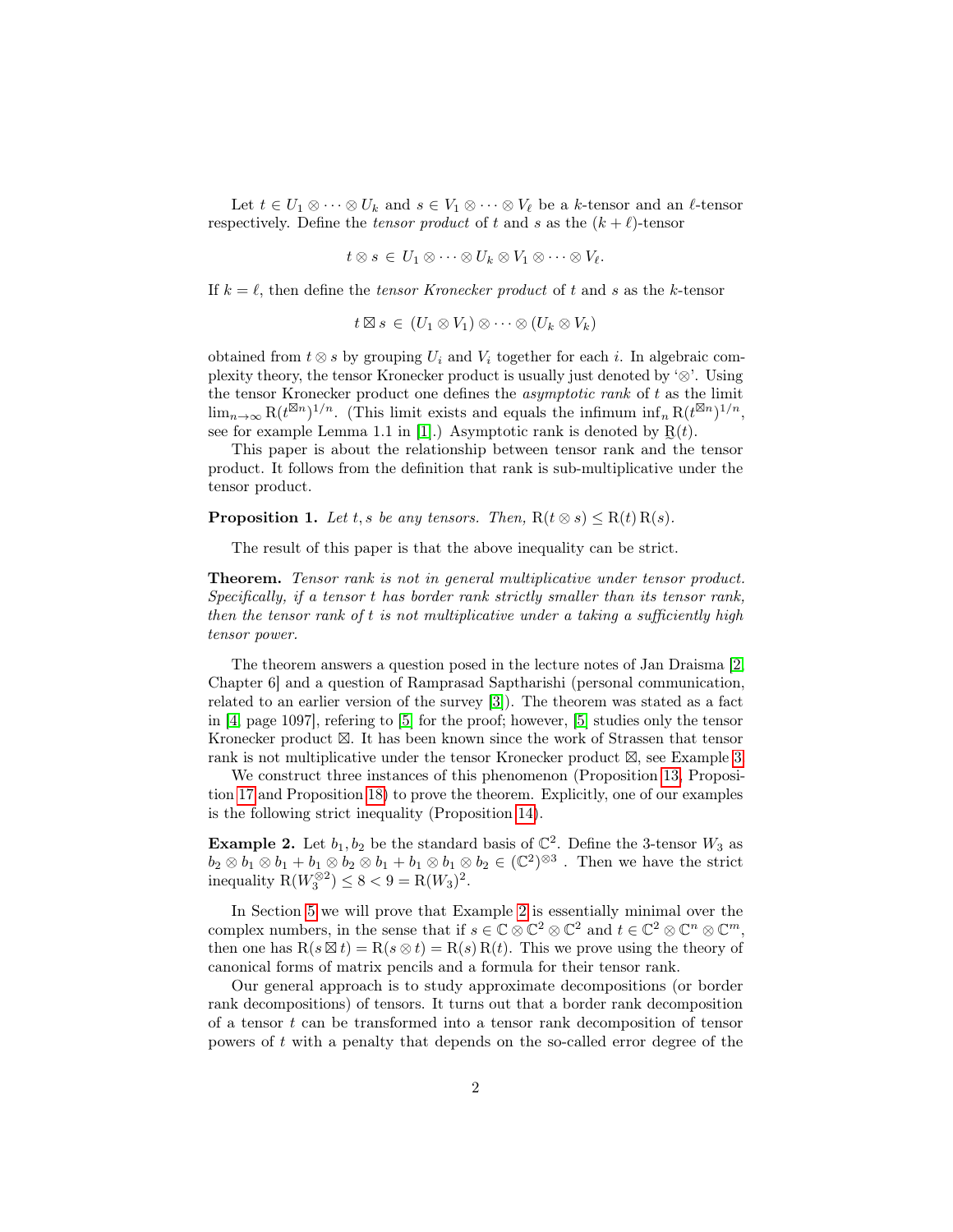approximation. More precisely, the notion of border rank  $R(t)$  has a more precise variant  $\mathbf{R}^e(t)$  that allows only approximations with error degree at most e (see Section [2](#page-3-0) for definitions). This variant goes back to [\[6\]](#page-12-5) and [\[7\]](#page-12-6). We prove in Corollary [11\(](#page-5-1)[1\)](#page-5-2) that

<span id="page-2-1"></span>
$$
R(s^{\otimes n}) \le (ne+1) R^e(s)^n,
$$
\n(1)

which we use to construct nonmultiplicativity examples. In particular, we see that as soon as  $\mathbb{R}^e(s) < \mathbb{R}(s)$ , the quantity  $\mathbb{R}(s)^n$  grows faster than the right-hand side of  $(1)$  and thus leads to nonmultiplicativity examples for large enough n.

It follows from the definitions that also border rank and asymptotic rank are submultiplicative under the tensor product:  $R(t \otimes s) \leq R(t) R(s)$ , and e e e can be strict. In Section [4](#page-7-2) we will see that lower bounds on border rank  $R(t \otimes s) \leq R(t) R(s)$ . We leave it as an open question whether these inequalities obtained from generalised flattenings (including Young flattenings) are in fact multiplicative under the tensor product.

It follows from  $R(t \boxtimes s) \leq R(t \otimes s)$  that tensor rank, border rank and asymptotic rank are submultiplicative under the tensor Kronecker product:  $R(t \boxtimes s) \leq R(t) R(s), R(t \boxtimes s) \leq R(t) R(s),$  and  $R(t \boxtimes s) \leq R(t) R(s)$ . If t and s are 2-tensors (matrices), then tensor rank, border rank and asymptotic rank are equal and multiplicative under the tensor Kronecker product. However, for  $k \geq 3$ , it is well-known that each of the three inequalities can be strict, see the following example.

<span id="page-2-0"></span>Example 3. Consider the following tensors

$$
T\left(\begin{array}{c}\n\bullet \\
\bullet\n\end{array}\right) = \sum_{i \in \{1,2\}} b_i \otimes b_i \otimes 1 \in \mathbb{F}^2 \otimes \mathbb{F}^2 \otimes \mathbb{F},
$$
\n
$$
T\left(\begin{array}{c}\n\bullet \\
\bullet\n\end{array}\right) = \sum_{i \in \{1,2\}} b_i \otimes 1 \otimes b_i \in \mathbb{F}^2 \otimes \mathbb{F} \otimes \mathbb{F}^2,
$$
\n
$$
T\left(\begin{array}{c}\n\bullet \\
\bullet\n\end{array}\right) = \sum_{i \in \{1,2\}} 1 \otimes b_i \otimes b_i \in \mathbb{F} \otimes \mathbb{F}^2 \otimes \mathbb{F}^2.
$$

(This graphical notation is borrowed from [\[8\]](#page-12-7).) Each tensor has rank, border rank and asymptotic rank equal to 2, since they are essentially identity matrices. However the tensor Kronecker product is the  $2 \times 2$  matrix multiplication tensor

$$
\langle 2,2,2\rangle=\mathrm{T}\Big(\sum_{i,j,k\in\{1,2\}}(b_i\otimes b_j)\otimes (b_j\otimes b_k)\otimes (b_k\otimes b_i)
$$

whose tensor rank and border rank is at most 7 [\[9\]](#page-12-8) and whose asymptotic rank is thus at most 7, which is strictly less that  $2^3 = 8$ . (The tensor rank of  $\langle 2, 2, 2 \rangle$ ) equals 7 over any field [\[10\]](#page-12-9) and the border rank of  $\langle 2, 2, 2 \rangle$  equals 7 over the complex numbers  $\mathbb{C}$  [\[11\]](#page-12-10). Both statements are in fact true for any tensor with the same support as  $\langle 2, 2, 2 \rangle$  [\[12\]](#page-13-0).)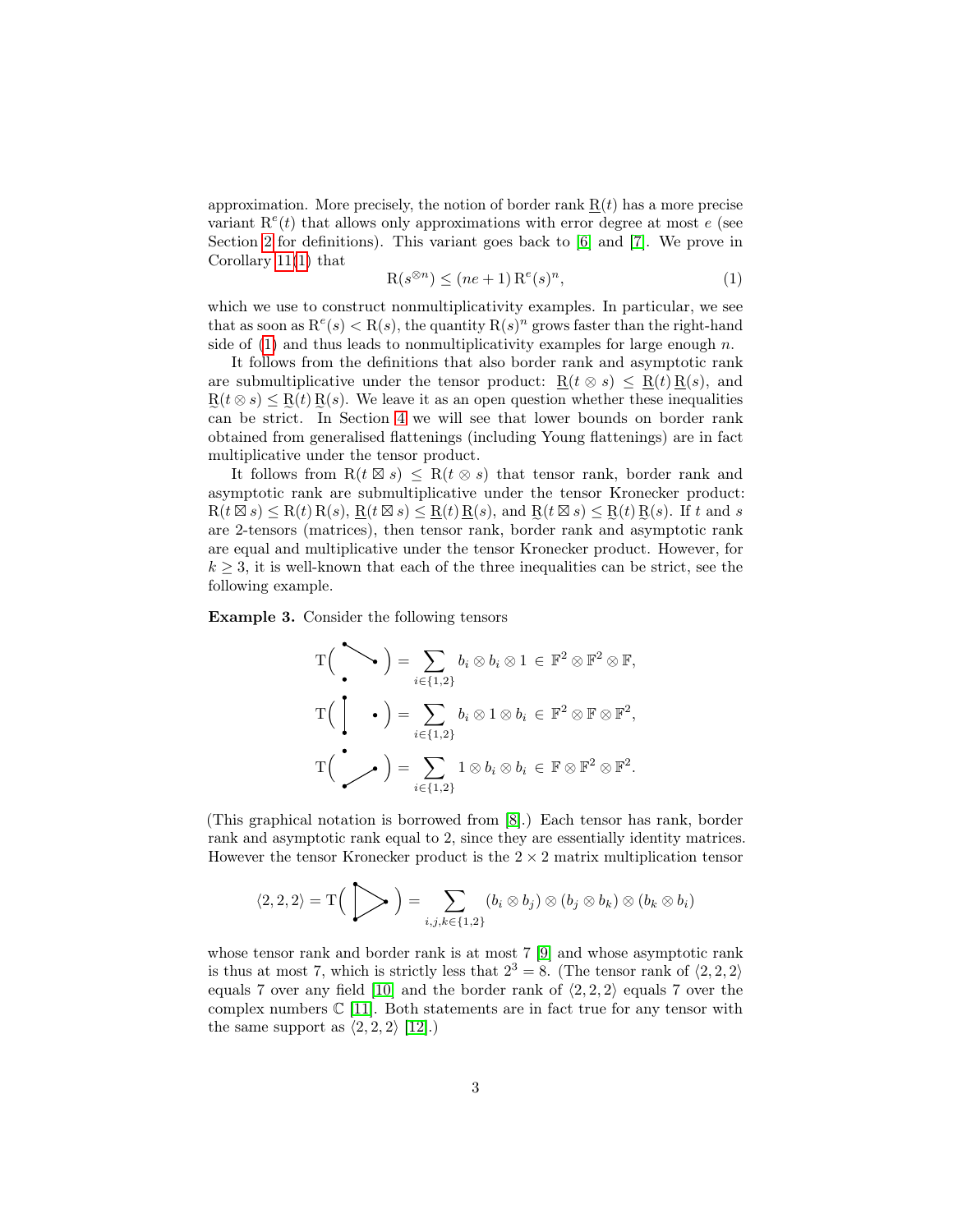## <span id="page-3-0"></span>2. Degeneration and restriction

We revisit the theory of degenerations and restrictions of tensors and how to transform degenerations into restrictions. Our non-multiplicativity results rely on these ideas. Let  $t \in U_1 \otimes \cdots \otimes U_k$  and  $s \in V_1 \otimes \cdots \otimes V_k$  be k-tensors. We say t restricts to s, written  $t \geq s$ , if there are linear maps  $A_i: U_i \to V_i$ such that  $(A_1 \otimes \cdots \otimes A_k)t = s$ . Let  $d, e \in \mathbb{N}$ . We say t degenerates to s with approximation degree d and error degree e, written  $t \geq_d^e s$ , if there are linear maps  $A_i(\varepsilon): U_i \to V_i$  depending polynomially on  $\varepsilon$  such that  $(A_1(\varepsilon) \otimes \cdots \otimes A_k(\varepsilon))t =$  $\varepsilon^d s + \varepsilon^{d+1} s_1 + \cdots + \varepsilon^{d+e} s_e$  for some tensors  $s_1, \ldots, s_e$ . Naturally,  $t \geq^e s$  means  $\exists d: t \geq_d^e s$ , and  $t \geq_d s$  means  $\exists e: t \geq_d^e s$ , and  $t \geq s$  means  $\exists d \exists e: t \geq_d^e s$ . (We note that our notation  $t \geq d s$  corresponds to  $t \geq d+1 s$  in [\[5\]](#page-12-4).) Clearly, degeneration is multiplicative in the following sense.

<span id="page-3-1"></span>**Proposition 4.** Let  $t_1, t_2, s_1, s_2$  be tensors. If  $t_1 \geq_{d_1}^{e_1} s_1$  and  $t_2 \geq_{d_2}^{e_2} s_2$ , then  $t_1 \otimes t_2 \trianglerighteq_{d_1+d_2}^{e_1+e_2} s_1 \otimes s_2 \text{ and } t_1 \boxtimes t_2 \trianglerighteq_{d_1+d_2}^{e_1+e_2} s_1 \boxtimes s_2.$ 

The error degree  $e$  is upper bounded by the approximation degree  $d$  in the following way.

<span id="page-3-2"></span>**Proposition 5.** Let t, s be k-tensors. If  $t \geq d$  s, then  $t \geq d-d$  s.

*Proof.* Suppose  $(A_1(\varepsilon) \otimes \cdots \otimes A_k(\varepsilon))t = \varepsilon^d s + \varepsilon^{d+1}s_1 + \cdots + \varepsilon^{d+e}s_e$ . For every i let  $B_i(\varepsilon)$  be the matrix obtained from  $A_i(\varepsilon)$  by truncating each entry in  $A_i(\varepsilon)$ to degree at most d. Then  $(B_1(\varepsilon) \otimes \cdots \otimes B_k(\varepsilon))t = \varepsilon^d s + \varepsilon^{d+1} u_1 + \cdots + \varepsilon^{kd} u_{kd}$ for some k-tensors  $u_1, \ldots, u_{kd}$ .  $\Box$ 

For any  $r \in \mathbb{N}$ , let  $b_1, \ldots, b_r$  denote the standard basis of  $\mathbb{F}^r$ . Let  $r, k \in \mathbb{N}$ and let

$$
\mathrm{T}_r(k) \coloneqq \sum_{i=1}^r (b_i)^{\otimes k} \in (\mathbb{F}^r)^{\otimes k}
$$

be the rank-r order-k unit tensor. Let  $s \in V_1 \otimes \cdots \otimes V_k$ . The tensor rank of s is the smallest number r such that  $T_r(k) \geq s$ , and is denoted by R(s). This definition of tensor rank is easily seen to be equivalent to the definition given in the introduction. The border rank of  $s$  is the smallest number  $r$  such that  $T_r(k) \geq s$ , and is denoted by  $\underline{R}(s)$ . Note that this definition works over any field  $\mathbb F$ . When  $\mathbb F$  equals  $\mathbb C$ , this definition of border rank is equivalent to the definition given in the introduction [\[13,](#page-13-1) [14,](#page-13-2) [15,](#page-13-3) [5\]](#page-12-4). Define

$$
\mathcal{R}_d^e(s) \coloneqq \min\{r \in \mathbb{N} \mid \mathcal{T}_r(k) \geq_d^e s\}
$$

$$
\mathcal{R}_d(s) \coloneqq \min\{r \in \mathbb{N} \mid \mathcal{T}_r(k) \geq_d s\}
$$

$$
\mathcal{R}^e(s) \coloneqq \min\{r \in \mathbb{N} \mid \mathcal{T}_r(k) \geq_e^e s\}.
$$

(Our notation  $R_d(s)$  corresponds to  $R_{d+1}(s)$  in [\[5\]](#page-12-4).) Error degree in the context of border rank was already studied in [\[6\]](#page-12-5) and [\[7\]](#page-12-6). The following propositions follow directly from Proposition [4](#page-3-1) and Proposition [5.](#page-3-2)

**Proposition 6.**  $\mathrm{R}^{e_1+e_2}_{d_1+d_2}(s_1 \otimes s_2) \leq \mathrm{R}^{e_1}_{d_1}(s_1) \, \mathrm{R}^{e_2}_{d_2}(s_2).$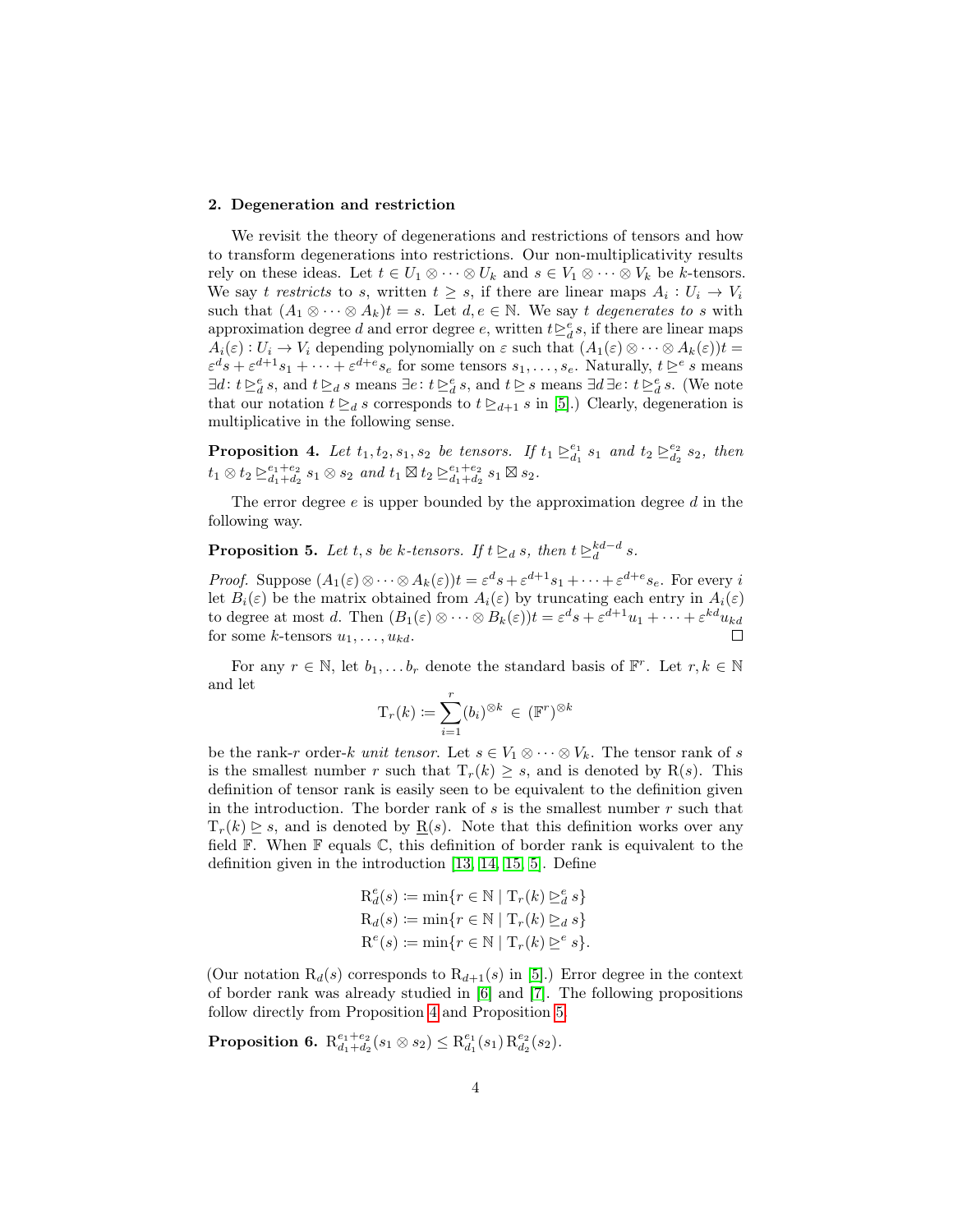**Proposition 7.** Let s be a k-tensor. Then  $R_d(s) = R_d^{kd-d}(s)$ .

The following theorem is our main technical result on which the rest of the paper rests. We note that for the tensor Kronecker product the statement is well-known in the context of algebraic complexity theory [\[6,](#page-12-5) [7,](#page-12-6) [16,](#page-13-4) [17,](#page-13-5) [8\]](#page-12-7).

<span id="page-4-0"></span>**Theorem 8.** Let t, s be k-tensors. If  $t \geq e$  s and  $|\mathbb{F}| \geq e+2$ , then we have  $t \boxtimes T_{e+1}(k) \geq s.$ 

*Proof.* By assumption there are matrices  $A_i(\varepsilon)$  with entries polynomial in  $\varepsilon$  such that

$$
(A_1(\varepsilon)\otimes\cdots\otimes A_k(\varepsilon))t=\varepsilon^ds+\varepsilon^{d+1}s_1+\cdots+\varepsilon^{d+e}s_e
$$

for some tensors  $s_1, \ldots, s_e$ . Multiply both sides by  $\varepsilon^{-d}$  and call the right-hand side  $q(\varepsilon)$ ,

$$
(\varepsilon^{-d}A_1(\varepsilon)\otimes\cdots\otimes A_k(\varepsilon))t=s+\varepsilon s_1+\cdots+\varepsilon^e s_e=:q(\varepsilon).
$$

Let  $\alpha_0, \ldots, \alpha_e$  be distinct nonzero elements of the ground field  $\mathbb{F}$  (by assumption our ground field is large enough to do this). View  $q(\varepsilon)$  as a polynomial in  $\varepsilon$ . Write  $q(\varepsilon)$  as follows (Lagrange interpolation):

$$
q(\varepsilon) = \sum_{j=0}^{e} q(\alpha_j) \prod_{\substack{0 \le m \le e:\\m \neq j}} \frac{\varepsilon - \alpha_m}{\alpha_j - \alpha_m}.
$$

We now see how to write  $q(0)$  as a linear combination of the  $q(\alpha_i)$ , namely

$$
q(0) = \sum_{j=0}^{e} q(\alpha_j) \prod_{\substack{0 \le m \le e:\\m \neq j}} \frac{\alpha_m}{\alpha_m - \alpha_j},
$$

that is,

$$
q(0) = \sum_{j=0}^{e} \beta_j q(\alpha_j) \quad \text{with} \quad \beta_j := \prod_{\substack{0 \le m \le e:\\m \neq j}} \frac{\alpha_m}{\alpha_m - \alpha_j}.
$$

Now we want to write s as a restriction of  $t \boxtimes T_{e+1}(k)$ . Define the linear maps  $B_1 \coloneqq \sum_{j=0}^e \beta_j \ \alpha_j^{-d} A_1(\alpha_j) \otimes b_j^*$  and  $B_i \coloneqq \sum_{j=0}^e \beta_j \ A_i(\alpha_j) \otimes b_j^*$  for  $i \in \{2, \ldots, k\}$ . Then  $\overline{t \boxtimes T}_{e+1}(k) \geq s$  because

$$
(B_1 \otimes \cdots \otimes B_k)(t \boxtimes T_{e+1}(k)) = \sum_{j=0}^{e} \beta_j \left( \alpha_j^{-d} A_1(\alpha_j) \otimes \cdots \otimes A_k(\alpha_j) \right) t
$$

$$
= \sum_{j=0}^{e} \beta_j q(\alpha_j) = q(0) = s.
$$

This finishes the proof.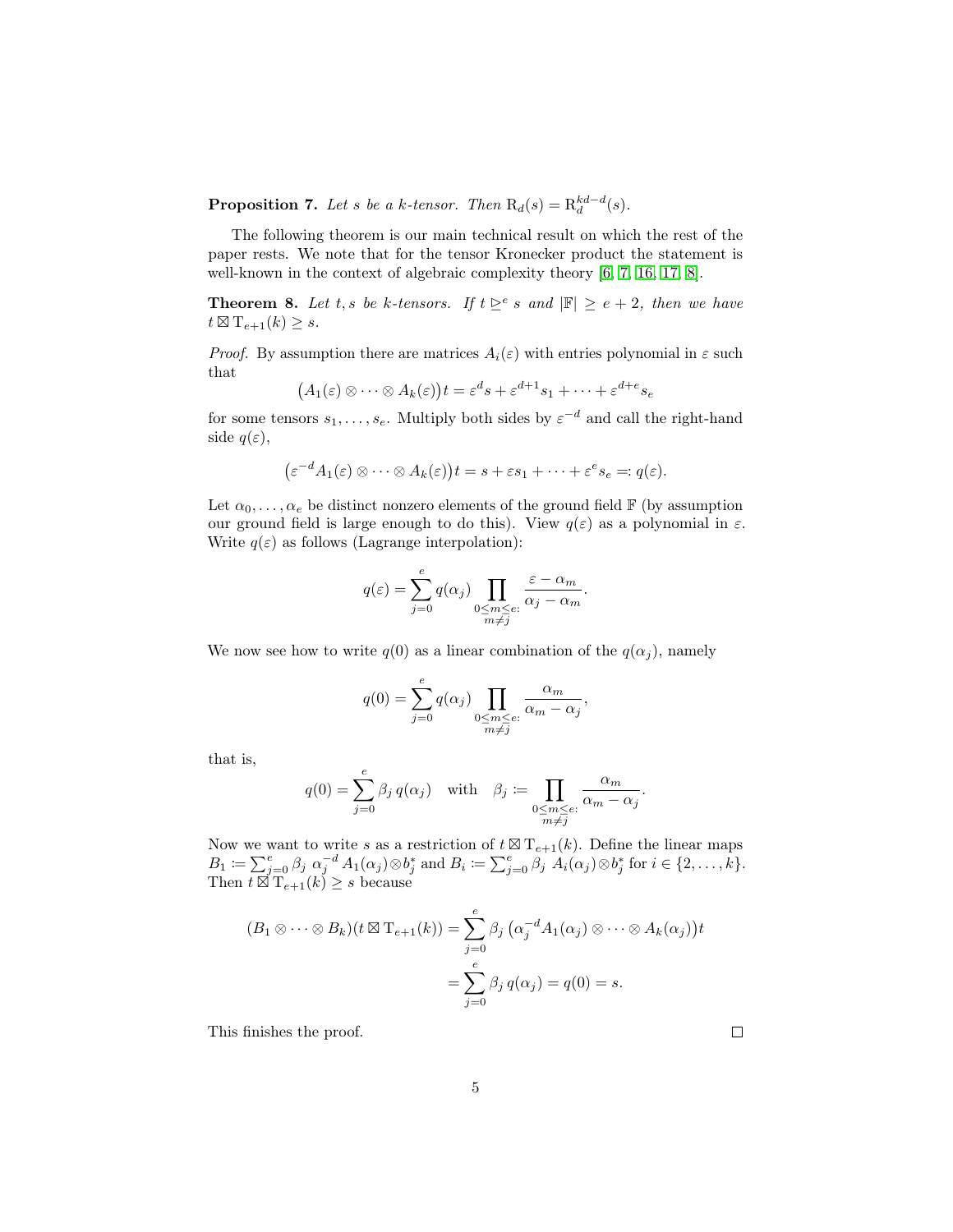**Remark 9.** In the statement of Theorem [8](#page-4-0) we assume that  $|\mathbb{F}|$  is large enough. For small fields one can do the following. For  $k, d \in \mathbb{N}$ , let  $[0..d]$  denote the set  $\{0, 1, 2, \ldots, d\}$  and define the k-tensor

$$
\chi_d(k) \coloneqq \sum_{\substack{a \in [0..d]^k:\\a_1 + \dots + a_k = d}} b_{a_1} \otimes \dots \otimes b_{a_k} \in (\mathbb{F}^d)^{\otimes k}.
$$

Let t, s be k-tensors. It is not hard to show that, if  $t \geq_d s$ , then  $t \boxtimes \chi_d(k) \geq s$ . By definition of  $\chi_d(k)$  we have  $R(\chi_d(k)) \leq {k+d-1 \choose k-1}$ . We may thus conclude that  $t \boxtimes T_{\binom{k+d-1}{k-1}}(k) \geq s.$ 

We collect several almost immediate corollaries.

<span id="page-5-3"></span>**Corollary 10.** Let  $t_i$ ,  $s_i$  be  $k_i$ -tensors for  $i \in [n]$ . Assume  $\mathbb F$  is large enough.

1. If 
$$
\forall i: t_i \trianglerighteq^{e_i} s_i
$$
, then  $(t_1 \otimes \cdots \otimes t_n) \boxtimes T_{\sum_i e_i + 1}(\sum_i k_i) \geq s_1 \otimes \cdots \otimes s_n$ .  
\n2. If  $\forall i: t_i \trianglerighteq_{d_i} s_i$ , then  $(t_1 \otimes \cdots \otimes t_n) \boxtimes T_{\sum_i (k_i - 1) d_i + 1}(\sum_i k_i) \geq s_1 \otimes \cdots \otimes s_n$ .

Proof. To prove the first statement, apply Proposition [4](#page-3-1) to obtain the degeneration  $t_1 \otimes \cdots \otimes t_n \trianglerighteq^{\sum_i e_i} s_1 \otimes \cdots \otimes s_n$ . Theorem [8](#page-4-0) yields the result. To prove the second statement, Proposition [5](#page-3-2) gives  $t_i \geq^{k_i d_i - d_i} s_i$ . By Proposition [4,](#page-3-1)  $t_1 \otimes \cdots \otimes t_n \trianglerighteq \sum_i k_i d_i - d_i s_1 \otimes \cdots \otimes s_n$ . Theorem [8](#page-4-0) proves the statement.  $\Box$ 

 $\Box$ 

<span id="page-5-1"></span>Corollary 11. Let s be a k-tensor. Assume  $F$  is large enough.

<span id="page-5-2"></span>1.  $R(s^{\otimes n}) \leq (ne+1) R^{e}(s)^{n}$ . 2.  $R(s^{\otimes n}) \le ((k-1)nd + 1) R_d(s)^n$ .

Proof. This follows from Corollary [10.](#page-5-3)

Corollary 12. Let  $s$  be a  $k$ -tensor.

- 1.  $\lim_{n\to\infty} \mathcal{R}(s^{\otimes n})^{1/n} \leq \underline{\mathcal{R}}(s)$ .
- 2.  $\lim_{n\to\infty} \mathcal{R}(s^{\otimes n})^{1/n} = \lim_{n\to\infty} \underline{\mathcal{R}}(s^{\otimes n})^{1/n}.$
- 3. If  $\underline{R}(s) < R(s)$ , then for some  $n \in \mathbb{N}$ ,  $R(s^{\otimes n}) < R(s)^n$ .

## 3. Tensor rank is not multiplicative under the tensor product

Because of Corollary [11,](#page-5-1) in order to find nonmultiplicativity examples, it is enough to find a tensor t for which  $R^e(t) < R(t)$ . We will give three families of examples of nonmultiplicativity. For  $k \geq 3$ , define the k-tensor

$$
W_k := \sum_{\substack{i \in \{1,2\}^k:\\ \text{type}(i) = (k-1,1)}} b_{i_1} \otimes \cdots \otimes b_{i_k} \in (\mathbb{F}^2)^{\otimes k},
$$

<span id="page-5-0"></span>where type $(i) = (k-1, 1)$  means that i is a permutation of  $(1, 1, \ldots, 1, 2)$ .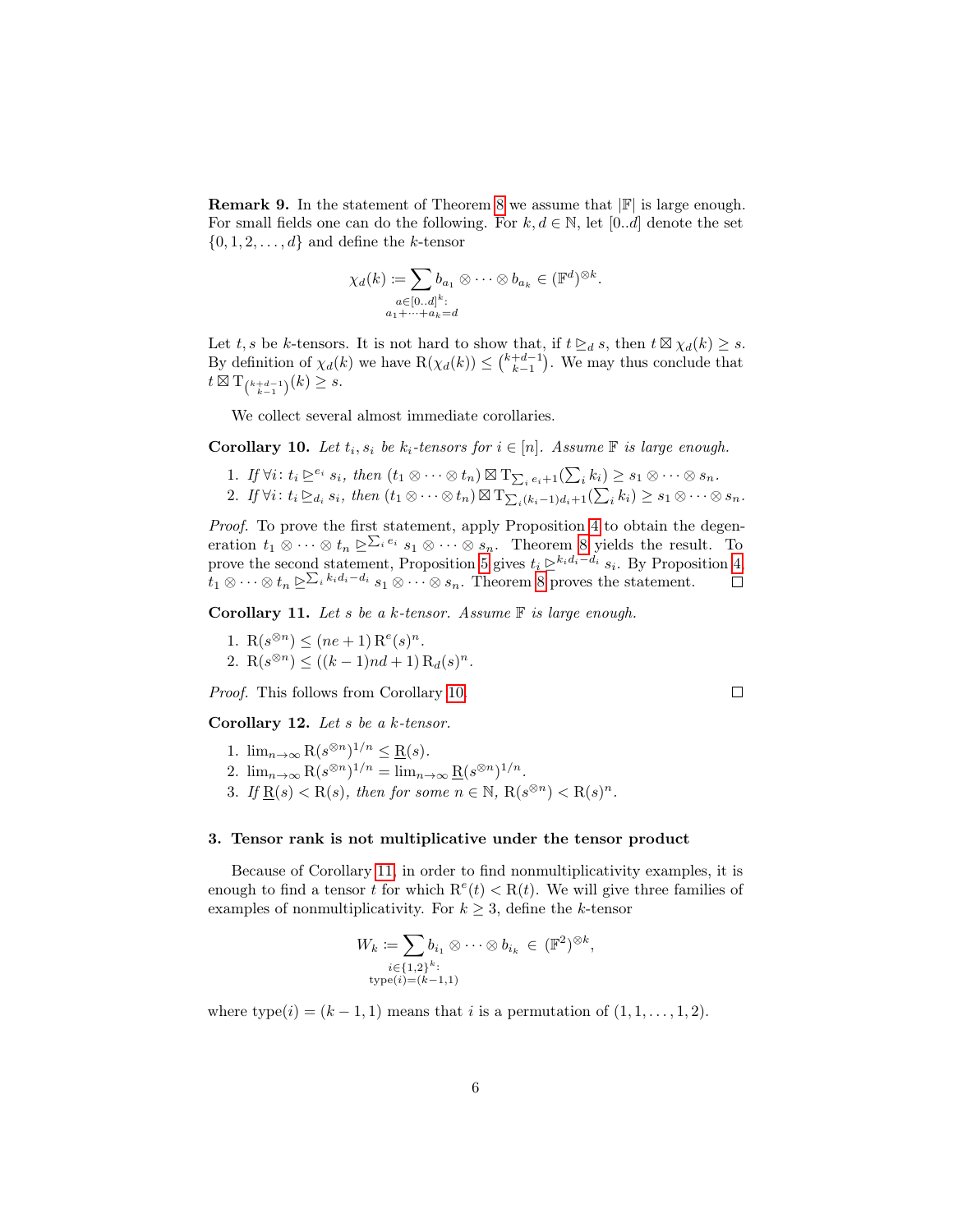**Proposition 13.** Let  $\mathbb{F}$  be large enough. Let  $k \geq 3$ . For n large enough, we have a strict inequality  $R(W_k^{\otimes n}) < R(W_k)^n$ . For example,  $R(W_3^{\otimes 7}) < R(W_3)^7$ and  $R(W_8^{\otimes 2}) < R(W_8)^2$ .

*Proof.* The rank of  $W_k$  equals k. This can be shown with the substitution method as explained in for example [\[18\]](#page-13-6). However,  $R^{k-1}(W_k) \leq 2$ , namely

$$
((\begin{smallmatrix} 1 & 1 \\ \varepsilon & 0 \end{smallmatrix}) \otimes \cdots \otimes (\begin{smallmatrix} 1 & 1 \\ \varepsilon & 0 \end{smallmatrix}) \otimes (\begin{smallmatrix} 1 & -1 \\ \varepsilon & 0 \end{smallmatrix})) T_2(k) = \varepsilon W_k + \varepsilon^2 (\cdots) + \cdots + \varepsilon^k (b_2 \otimes \cdots \otimes b_2).
$$

Applying Corollary [11](#page-5-1)[\(1\)](#page-5-2) to this degeneration gives  $R(W_k^{\otimes n}) \leq (n(k-1)+1)2^n$ . Therefore, for *n* large enough,  $R(W_k^{\otimes n}) \leq 2^n(n(k-1)+1) < k^n = R(W_k)^n$ .

In fact, if char( $\mathbb{F}) \neq 2$  and  $\sqrt{2} \in \mathbb{F}$ , then we can directly show a strict inequality for  $n = 2$  and  $k = 3$  as follows.

<span id="page-6-0"></span>**Proposition 14.**  $R(W_3^{\otimes 2}) \leq 8 < 9 = R(W_3)^2$  if  $\text{char } \mathbb{F} \neq 2$  and  $\sqrt{2} \in \mathbb{F}$ .

*Proof.* As mentioned in the proof of Proposition [13,](#page-5-0)  $R(W_3) = 3$ . If  $c \in \mathbb{F} \setminus \{0\}$ *Froof.* As mentioned in the proof of Froposition 13,  $R(W_3)$ <br>such that  $\sqrt{c} \in \mathbb{F}$ , then  $R(W_3 + c b_2 \otimes b_2 \otimes b_2) \leq 2$ . Namely,

$$
W_3 + c b_2 \otimes b_2 \otimes b_2 = \frac{1}{2\sqrt{c}} \big( (b_1 + \sqrt{c} b_2)^{\otimes 3} - (b_1 - \sqrt{c} b_2)^{\otimes 3} \big).
$$

(Over  $C$  this also follows from the fact that the *Cayley hyperdeterminant* evaluated at  $W_3 + c b_2 \otimes b_2 \otimes b_2$  is a nonzero constant times c. One may also see this by noting that the image of  $W_3 + c b_2 \otimes b_2$  ander the moment map lies outside the image of the *moment polytope* associated to the orbit  $GL_2 \times GL_2 \times GL_2 \cdot W$ [\[19,](#page-13-7) [20\]](#page-13-8).) We expand  $W_3 \otimes W_3$  as

$$
W_3 \otimes W_3 = (W_3 + b_2 \otimes b_2 \otimes b_2)^{\otimes 2} - (W_3 + \frac{1}{2}b_2 \otimes b_2 \otimes b_2) \otimes b_2 \otimes b_2 \otimes b_2
$$
  

$$
-b_2 \otimes b_2 \otimes b_2 \otimes (W_3 + \frac{1}{2}b_2 \otimes b_2 \otimes b_2).
$$

By the above, we know that the rank of  $W_3 + b_2 \otimes b_2 \otimes b_2$  and the rank of  $W_3 + \frac{1}{2}b_2 \otimes b_2 \otimes b_2$  are at most 2. Therefore, the rank of  $W_3 \otimes W_3$  is at most  $2^2 + 2 + 2 = 8.$  $\Box$ 

**Remark 15.** Let  $S_k$  be the symmetric group of order k. Clearly the tensor  $W_3 \otimes W_3$  is invariant under the action of the subgroup  $S_3 \times S_3 \subseteq S_6$  and under the action of the permutation  $(14)(25)(36) \in S_6$  that swaps the two copies of  $W_3$ . Remarkably, the decomposition of  $W_3 \otimes W_3$  given in the proof of Proposition [14](#page-6-0) also has this symmetry, in the sense that the above actions leave the set of simple terms appearing in the decomposition invariant. The decomposition is said to be partially symmetric. In fact, each term is itself invariant under  $S_3 \times S_3$ .

**Remark 16.** It is stated in [\[21\]](#page-13-9) that  $R(W_3 \boxtimes W_3) = 7$ , which implies that  $R(W_3 \otimes W_3)$  equals 7 or 8. We obtained numerical evidence pointing to 8. After the first version of our manuscript appeared on the arXiv, Chen and Friedland delivered a proof that  $R(W_3 \otimes W_3) \geq 8$  [\[22\]](#page-13-10). For the third power, it is known that R( $W_3 \boxtimes W_3 \boxtimes W_3$ ) = 16 [\[23\]](#page-13-11). A similar construction as in the proof of Proposition [14](#page-6-0) gives  $R(W_3 \otimes W_3 \otimes W_3) \leq 21$ . This upper bound is improved to 20 in [\[22\]](#page-13-10).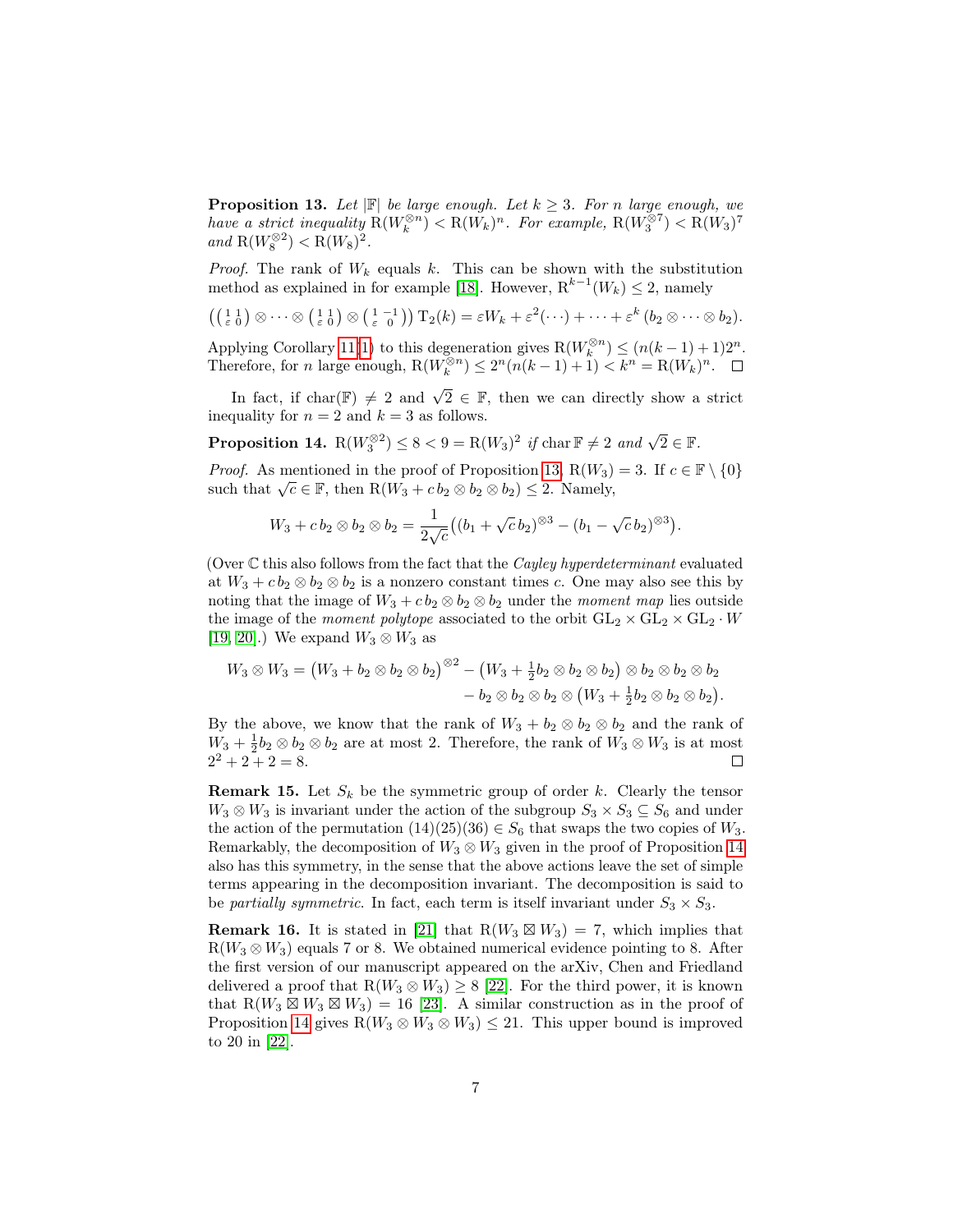In Proposition [13,](#page-5-0) we took the *n*<sup>th</sup> power of a tensor in  $(\mathbb{F}^2)^{\otimes k}$  with *n* large enough depending on k. In our next example, we take the square of a tensor in  $(\mathbb{F}^d)^{\otimes k}$  with  $d \geq 8$ . For  $k \geq 3$  and  $q \geq 1$ , define the tensor

$$
\text{Str}_q^k \coloneqq \sum_{i=2}^{q+1} b_i \otimes b_i \otimes b_1 \otimes b_1^{\otimes k-3} + b_1 \otimes b_i \otimes b_i \otimes b_1^{\otimes k-3} \in (\mathbb{F}^{q+1})^{\otimes k}.
$$

This tensor is named after Strassen, who used  $\text{Str}_q^3$  to derive the upper bound  $\omega \leq 2.48$  on the exponent of matrix multiplication [\[14,](#page-13-2) [18\]](#page-13-6).

<span id="page-7-0"></span>**Proposition 17.** Assume that  $\mathbb{F}$  is large enough. For  $q \geq 7$  and any  $k \geq 3$ , we have a strict inequality  $R((Str^k_q)^{\otimes 2}) < R(Str^k_q)^2$ .

*Proof.* The rank of  $\text{Str}_q^k$  equals 2q, again by the substitution method. We have  $R^1(\text{Str}_q^k) \leq q+1$ , see the proof of Proposition 31 in [\[24\]](#page-13-12). Applying Corollary [11\(](#page-5-1)[1\)](#page-5-2) to this degeneration gives  $R((Str_q^k)^{\otimes n}) \leq (n+1)(q+1)^n$ . Therefore, for  $q \geq 7$ and  $n = 2$ , we have the strict inequality  $R((Str_q^k)^{\otimes 2}) \leq 3(q+1)^2 < (2q)^2 =$  $R(\mathrm{Str}_q^k)^2$ .  $\Box$ 

Our third example uses matrix multiplication tensors. Let  $n_1, n_2, n_3 \in \mathbb{N}$ . Define the 3-tensor

$$
\langle n_1, n_2, n_3 \rangle \coloneqq \sum_{i \in [n_1] \times [n_2] \times [n_3]} (b_{i_1} \otimes b_{i_2}) \otimes (b_{i_2} \otimes b_{i_3}) \otimes (b_{i_3} \otimes b_{i_1})
$$
  

$$
\in (\mathbb{F}^{n_1} \otimes \mathbb{F}^{n_2}) \otimes (\mathbb{F}^{n_2} \otimes \mathbb{F}^{n_3}) \otimes (\mathbb{F}^{n_3} \otimes \mathbb{F}^{n_1}).
$$

<span id="page-7-1"></span>**Proposition 18.** Assume that  $\mathbb{F}$  is large enough. For  $n \geq 78$ , we have a strict inequality  $R(\langle 2, 2, 4 \rangle^{\otimes n}) < R(\langle 2, 2, 4 \rangle)^n$ .

*Proof.* The rank of  $\langle 2, 2, 4 \rangle$  equals 14 over any field [\[25,](#page-13-13) Theorem 2]. On the other hand,  $R^4(\langle 2, 2, 4 \rangle) \leq 13$  over any field [\[26,](#page-14-0) Theorem 1]. Thus, when **F** is large enough Corollary [11\(](#page-5-1)[1\)](#page-5-2) implies, for  $n \geq 78$ , the strict inequality  $R(\langle 2, 2, 4 \rangle^{\otimes n}) \leq 13^n (4n + 1) < 14^n = R(\langle 2, 2, 4 \rangle)^n.$  $\Box$ 

In the language of graph tensors [\[8\]](#page-12-7), Proposition [18](#page-7-1) says that tensor rank is not multiplicative under taking disjoint unions of graphs.

#### <span id="page-7-2"></span>4. Generalised flattenings are multiplicative

In the previous section we have seen that tensor rank can be strictly submultiplicative under the tensor product. We do not know whether the same is true for border rank. In fact, in this section we observe that lower bounds on border rank obtained from generalised flattenings are multiplicative. In this section we focus on 3-tensors for notational convenience. The ideas directly extend to  $k$ -tensors for any  $k$ .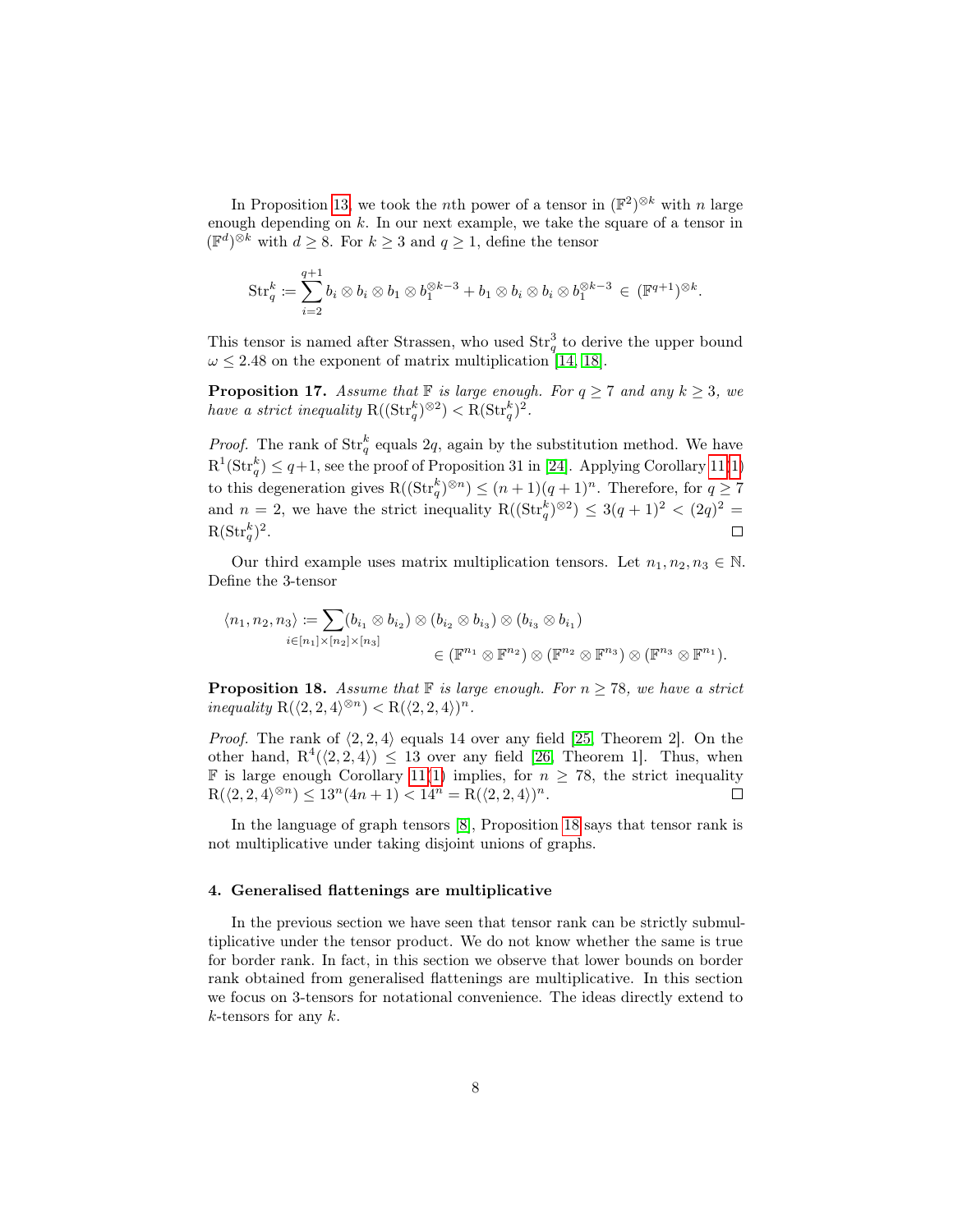Let t be a tensor in  $V_1 \otimes V_2 \otimes V_3$ . We can transform t into a matrix by grouping the tensor legs into two groups

$$
V_1 \otimes V_2 \otimes V_3 \to V_1 \otimes (V_2 \otimes V_3)
$$
  

$$
v_1 \otimes v_2 \otimes v_3 \mapsto v_1 \otimes (v_2 \otimes v_3).
$$

(There are three ways to do this for a 3-tensor.) This is called flattening. The rank of a flattening of t is a lower bound for the border rank of t. (Rank and border rank are equal for matrices.)

We now define generalised flattenings. Let t be a tensor in  $V_1 \otimes V_2 \otimes V_3$ . Instead of a basic flattening  $V_1 \otimes V_2 \otimes V_3 \rightarrow V_1 \otimes (V_2 \otimes V_3)$ , we choose vector spaces  $V'_1$  and  $V'_2$  and apply some linear map  $F: V_1 \otimes V_2 \otimes V_3 \to V'_1 \otimes V'_2$  to t. To obtain a border rank lower bound using  $F$  we have to compensate for the fact that  $F$  possibly increases the border rank of a simple tensor. The following lemma describes the resulting lower bound.

<span id="page-8-1"></span>Lemma 19. Let  $t \in V_1 \otimes V_2 \otimes V_3$  be a tensor. Let

<span id="page-8-0"></span>
$$
F: V_1 \otimes V_2 \otimes V_3 \to V'_1 \otimes V'_2
$$

be a linear map. The border rank of t is at least

$$
\underline{\mathbf{R}}(t) \ge \frac{\mathbf{R}(F(t))}{\max \mathbf{R}(F(v_1 \otimes v_2 \otimes v_3))},\tag{2}
$$

where the maximum is over all simple tensors  $v_1 \otimes v_2 \otimes v_3$  in  $V_1 \otimes V_2 \otimes V_3$ .

*Proof.* Suppose  $\underline{R}(t) = r$ . Then there is a sequence of tensors  $t_i$  converging to t with  $R(t_i) \leq r$  for each i. Each  $t_i$  thus has a decomposition into simple tensors  $t_i = \sum_{j=1}^{r} t_{i,j}$ . Since  $F(t_i) \rightarrow F(t)$ , there exists an  $i_0$  such that for all  $i \geq i_0$  we have  $\widetilde{R}(F(t_i)) \geq \widetilde{R}(F(t))$ . Moreover, we have the inequalities  $R(F(\overline{t_i})) \leq \sum_{j=1}^r R(F(t_{i,j})) \leq r \cdot \max_s R(F(s))$ , where the maximum is over all simple tensors s. We conclude that  $\underline{\mathbf{R}}(t) \geq \mathbf{R}(F(t))/\max_{s} \mathbf{R}(F(s)).$ 

Note that the right hand side of [\(2\)](#page-8-0) might not be an integer. The lower bound in [\(2\)](#page-8-0) is multiplicative under the tensor product in the following sense.

<span id="page-8-2"></span>**Proposition 20.** Let  $s \in V_1 \otimes V_2 \otimes V_3$  and  $t \in W_1 \otimes W_2 \otimes W_3$  be tensors. Let  $F_1: V_1 \otimes V_2 \otimes V_3 \to V'_1 \otimes V'_2$  and  $F_2: W_1 \otimes W_2 \otimes W_3 \to W'_1 \otimes W'_2$  be linear maps. The border rank of  $s \otimes t \in V_1 \otimes V_2 \otimes V_3 \otimes W_1 \otimes W_2 \otimes W_3$  is at least

$$
\underline{\mathrm{R}}(s\otimes t)\geq \frac{\mathrm{R}(F_1(s))}{\max\mathrm{R}(F_1(v_1\otimes v_2\otimes v_3))}\frac{\mathrm{R}(F_2(t))}{\max\mathrm{R}(F_2(w_1\otimes w_2\otimes w_3))}
$$

where the maximisations are over simple tensors in  $V_1 \otimes V_2 \otimes V_3$  and in  $W_1 \otimes V_2$  $W_2 \otimes W_3$  respectively.

*Proof.* Combine  $F_1$  and  $F_2$  into a single linear map

$$
F: V_1 \otimes V_2 \otimes V_3 \otimes W_1 \otimes W_2 \otimes W_3 \to (V'_1 \otimes W'_1) \otimes (V'_2 \otimes W'_2).
$$

One then follows the proof of Lemma [19](#page-8-1) and uses the fact that matrix rank is multiplicative under the tensor Kronecker product.  $\Box$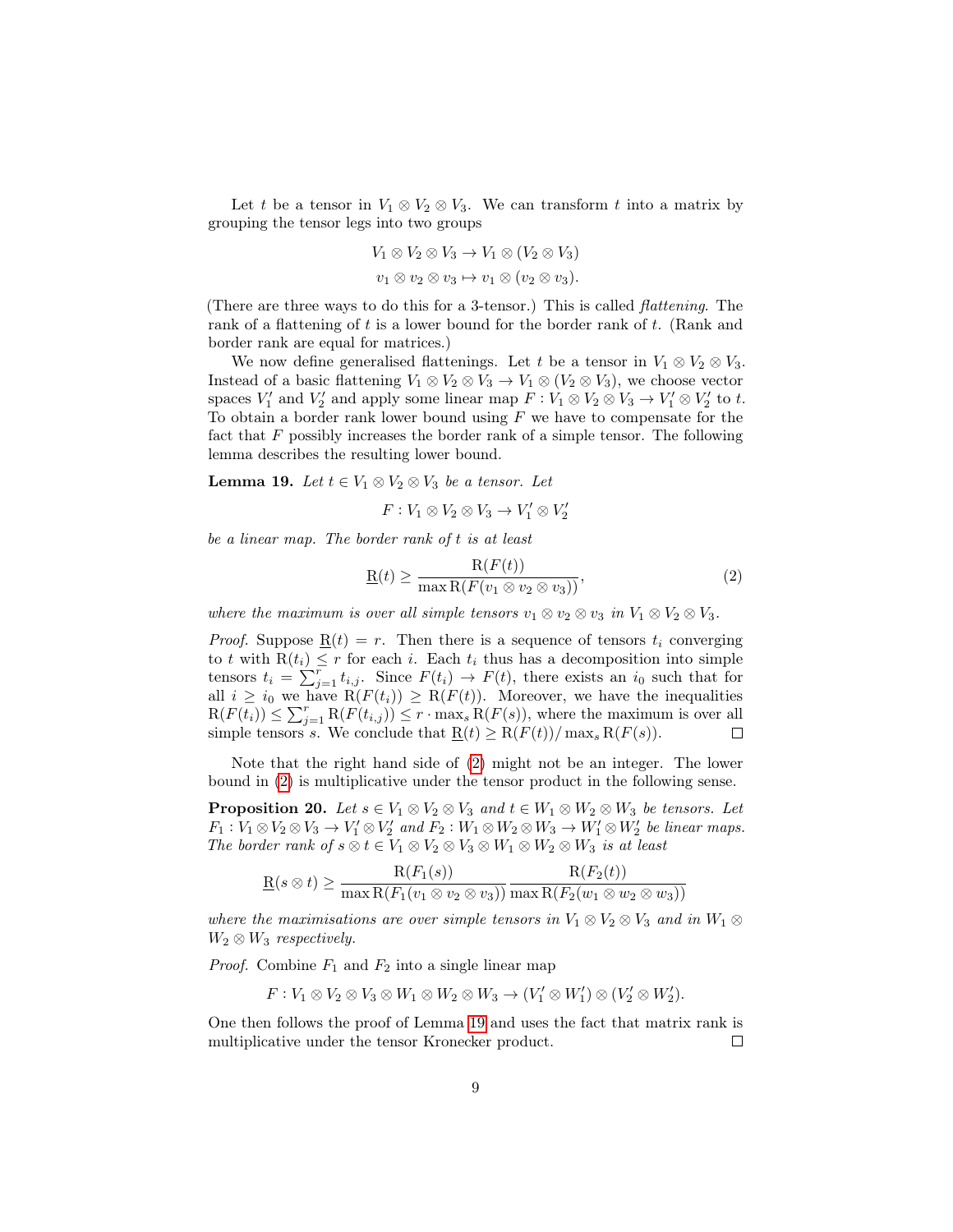Young flattenings [\[27,](#page-14-1) [28\]](#page-14-2) are a special case of generalised flattenings. For completeness, we finish with a concise description of Young flattenings and the corresponding multiplicativity statement. We work over the complex numbers C. Let  $S_\lambda V$  be an irreducible GL<sub>V</sub>-module of type  $\lambda$ . Consider the space  $V \otimes S_\lambda V$ as a  $GL_V$ -module under the diagonal action. The *Pieri rule* says that we have a  $GL_V$ -decomposition

$$
V\otimes S_{\lambda}V\cong \bigoplus_{\mu}S_{\mu}V,
$$

where the direct sum is over partitions  $\mu$  of length at most dim V obtained from  $\lambda$  by adding a box in the Young diagram of  $\lambda$ . This decomposition yields  $GL_V$ -equivariant embeddings  $S_\mu V \hookrightarrow V \otimes S_\lambda V$ , called *Pieri inclusions* or partial polarization maps. These maps are unique up to scaling. Such a Pieri inclusion corresponds to a  $GL_V$ -equivariant map  $\phi_{\mu,\lambda}: V^* \to S_{\mu}V^* \otimes S_{\lambda}V$ . Every element  $\phi_{\mu,\lambda}(v)$  is called a *Pieri map*. The Young flattening  $F_{\mu,\lambda}$  on  $V_1 \otimes V_2^* \otimes V_3$  is obtained by first applying the map  $\phi_{\mu,\lambda}$  to one tensor leg,

$$
V_1 \otimes V_2^* \otimes V_3 \to V_1 \otimes S_{\mu} V_2^* \otimes S_{\lambda} V_2 \otimes V_3,
$$

and then flattening into a matrix,

$$
V_1 \otimes S_{\mu} V_2^* \otimes S_{\lambda} V_2 \otimes V_3 \to (V_1 \otimes S_{\mu} V_2^*) \otimes (S_{\lambda} V_2 \otimes V_3).
$$

Note that for any simple tensor  $v_1 \otimes v_2 \otimes v_3$ , the rank of  $F_{\mu,\lambda}(v_1 \otimes v_2 \otimes v_3)$  equals the rank of  $\phi_{\mu,\lambda}(v_2)$ . Proposition [20](#page-8-2) thus specialises as follows.

**Proposition 21.** Let  $s \in V_1 \otimes V_2 \otimes V_3$  and  $t \in W_1 \otimes W_2 \otimes W_3$ . Let  $\lambda, \mu$  and  $\nu, \kappa$  be pairs of partitions as above. The border rank of  $s \otimes t \in V_1 \otimes V_2 \otimes V_3 \otimes W_1 \otimes W_2 \otimes W_3$ is at least

$$
\mathbf{R}(s \otimes t) \ge \frac{\mathbf{R}(F_{\mu,\lambda}(s))}{\max \mathbf{R}(\phi_{\mu,\lambda}(v_2))} \frac{\mathbf{R}(F_{\nu,\kappa}(t))}{\max \mathbf{R}(\phi_{\nu,\kappa}(w_2))}
$$

where the maximisations are over  $v_2 \in V_2$  and  $w_2 \in W_2$  respectively.

We refer to [\[29\]](#page-14-3) for an overview of the applications of Young flattenings.

### <span id="page-9-0"></span>5. Multiplicativity for complex matrix pencils and 2-tensors

In this section all vector spaces are over the complex numbers. The goal of this section is to prove the following proposition.

<span id="page-9-1"></span>**Proposition 22.** Let 
$$
s \in \mathbb{C} \otimes \mathbb{C}^d \otimes \mathbb{C}^d
$$
 and  $t \in \mathbb{C}^2 \otimes \mathbb{C}^n \otimes \mathbb{C}^m$ . Then

$$
R(t \boxtimes s) = R(t \otimes s) = R(t)R(s).
$$

Remark 23. Proposition [22](#page-9-1) shows that Example [2](#page-1-0) is essentially minimal over the complex numbers. Namely, any example of non-multiplicativity of tensor rank under ⊗ must either be with a 5-tensor in  $(\mathbb{C}^d \otimes \mathbb{C}^d) \otimes (\mathbb{C}^{d_1} \otimes \mathbb{C}^{d_2} \otimes \mathbb{C}^{d_3})$  with  $d_1, d_2, d_3 \geq 3, d \geq 2$  or in a tensor space of order 6 or more. Moreover, one can show using Proposition [22](#page-9-1) and the well-known classification of the  $\mathrm{GL}_2^{\times 3}$  orbits in  $\mathbb{C}^2 \otimes \mathbb{C}^2 \otimes \mathbb{C}^2$  that if  $s, t \in \mathbb{C}^2 \otimes \mathbb{C}^2 \otimes \mathbb{C}^2$  and  $R(s \otimes t) < R(s)R(t)$ , then s and t are both isomorphic to the tensor  $W_3$ .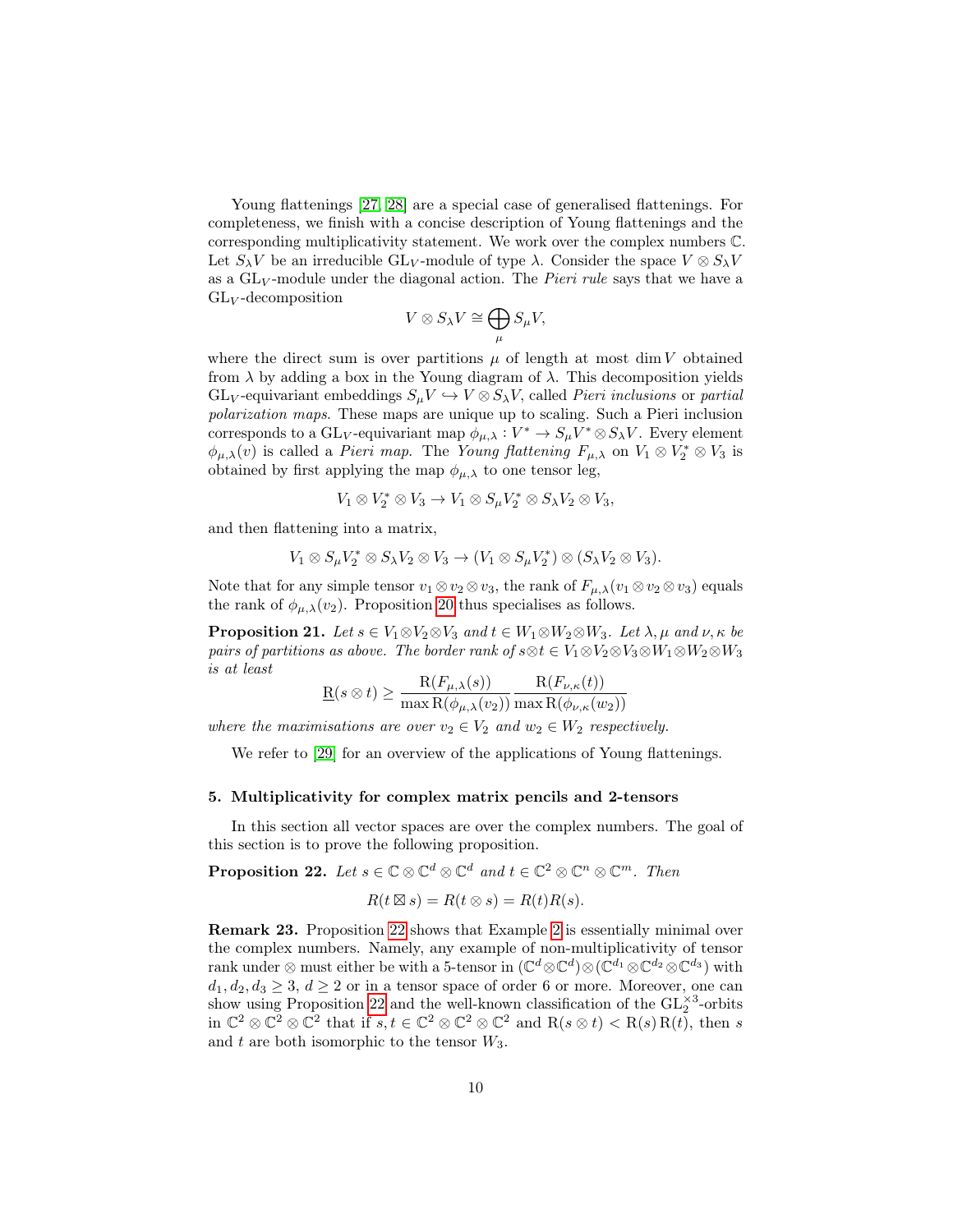The elements of  $\mathbb{C}^2 \otimes \mathbb{C}^n \otimes \mathbb{C}^m$  are often called matrix pencils. The tensor rank of matrix pencils is completely understood, in the sense that every matrix pencil is equivalent under local isomorphisms to a pencil in canonical form, for which the rank is given by a simple formula. This formula will allow us to give a short proof of Proposition [22.](#page-9-1)

We begin with introducing the canonical form for matrix pencils. For a proof we refer to [\[30,](#page-14-4) Chapter XII]. Recall that the standard basis elements of  $\mathbb{C}^n$  are denoted by  $b_1, \ldots, b_n$ .

**Definition 24.** Given  $t_i \in U \otimes V_i \otimes W_i$ , define  $\text{diag}_U(t_1, \ldots, t_n)$  as the image of  $\bigoplus_{i=1}^n t_i$  under the natural inclusion  $\bigoplus_i (U \otimes V_i \otimes W_i) \to U \otimes (\bigoplus_i V_i) \otimes (\bigoplus_i W_i)$ . For  $\varepsilon \in \mathbb{N}$  define the tensor  $L_{\varepsilon} \in \mathbb{C}^2 \otimes \mathbb{C}^{\varepsilon} \otimes \mathbb{C}^{\varepsilon+1}$  by

$$
L_{\varepsilon} := b_1 \otimes \sum_{i=1}^{\varepsilon} b_i \otimes b_i + b_2 \otimes \sum_{i=1}^{\varepsilon} b_i \otimes b_{i+1}
$$
  
=  $b_1 \otimes \begin{pmatrix} 1 & 0 \\ & \ddots & \vdots \\ & & 1 & 0 \\ & & & 1 \end{pmatrix} + b_2 \otimes \begin{pmatrix} 0 & 1 \\ 0 & 1 \\ \vdots & & \ddots \\ 0 & & & 1 \end{pmatrix}$ 

and for  $\eta \in \mathbb{N}$  define the tensor  $N_{\eta} \in \mathbb{C}^2 \otimes \mathbb{C}^{\eta+1} \otimes \mathbb{C}^{\eta}$  by

$$
N_{\eta} := b_1 \otimes \sum_{i=1}^{\eta} b_i \otimes b_i + b_2 \otimes \sum_{i=1}^{\eta} b_{i+1} \otimes b_i
$$
  
=  $b_1 \otimes \begin{pmatrix} 1 & & & \\ & \ddots & & \\ & & \ddots & \\ & & & 1 \end{pmatrix} + b_2 \otimes \begin{pmatrix} 0 & 0 & \cdots & 0 \\ & 1 & & \\ & & \ddots & \\ & & & 1 \end{pmatrix}.$ 

<span id="page-10-2"></span>**Theorem 25** (Canonical form). Let  $t \in \mathbb{C}^2 \otimes \mathbb{C}^n \otimes \mathbb{C}^m$ . There exist invertible linear maps  $A \in GL_2$ ,  $B \in GL_n$  and  $C \in GL_m$  and natural numbers  $\varepsilon_1, \ldots, \varepsilon_p, \eta_1, \ldots, \eta_q \in \mathbb{N}$  and an  $\ell \times \ell$  Jordan matrix F such that, with  $M = b_1 \otimes I_\ell + b_2 \otimes F$ , we have

<span id="page-10-0"></span>
$$
(A \otimes B \otimes C)t = \text{diag}_{\mathbb{C}^2}(0, L_{\varepsilon_1}, \dots, L_{\varepsilon_p}, N_{\eta_1}, \dots, N_{\eta_q}, M),
$$
 (3)

where the 0 stands for some 0-tensor of appropriate dimensions. The right-hand side of  $(3)$  is called the canonical form of t.

Next we give a formula for the tensor rank of matrix pencils in canonical form (Theorem [27\)](#page-10-1). Theorem [27](#page-10-1) is due to Grigoriev [\[31\]](#page-14-5), JáJá [\[32\]](#page-14-6) and Teichert [\[33\]](#page-14-7), see also [\[5,](#page-12-4) Theorem 19.4] or [\[29,](#page-14-3) Theorem 3.11.1.1].

<span id="page-10-1"></span>**Definition 26.** Let F be a Jordan matrix with eigenvalues  $\lambda_1, \lambda_2, \ldots, \lambda_p$ . Let  $d(\lambda_i)$  be the number of Jordan blocks in F of size at least two with eigenvalue  $\lambda_i$ . Define  $m(F) \coloneqq \max_i d(\lambda_i)$ .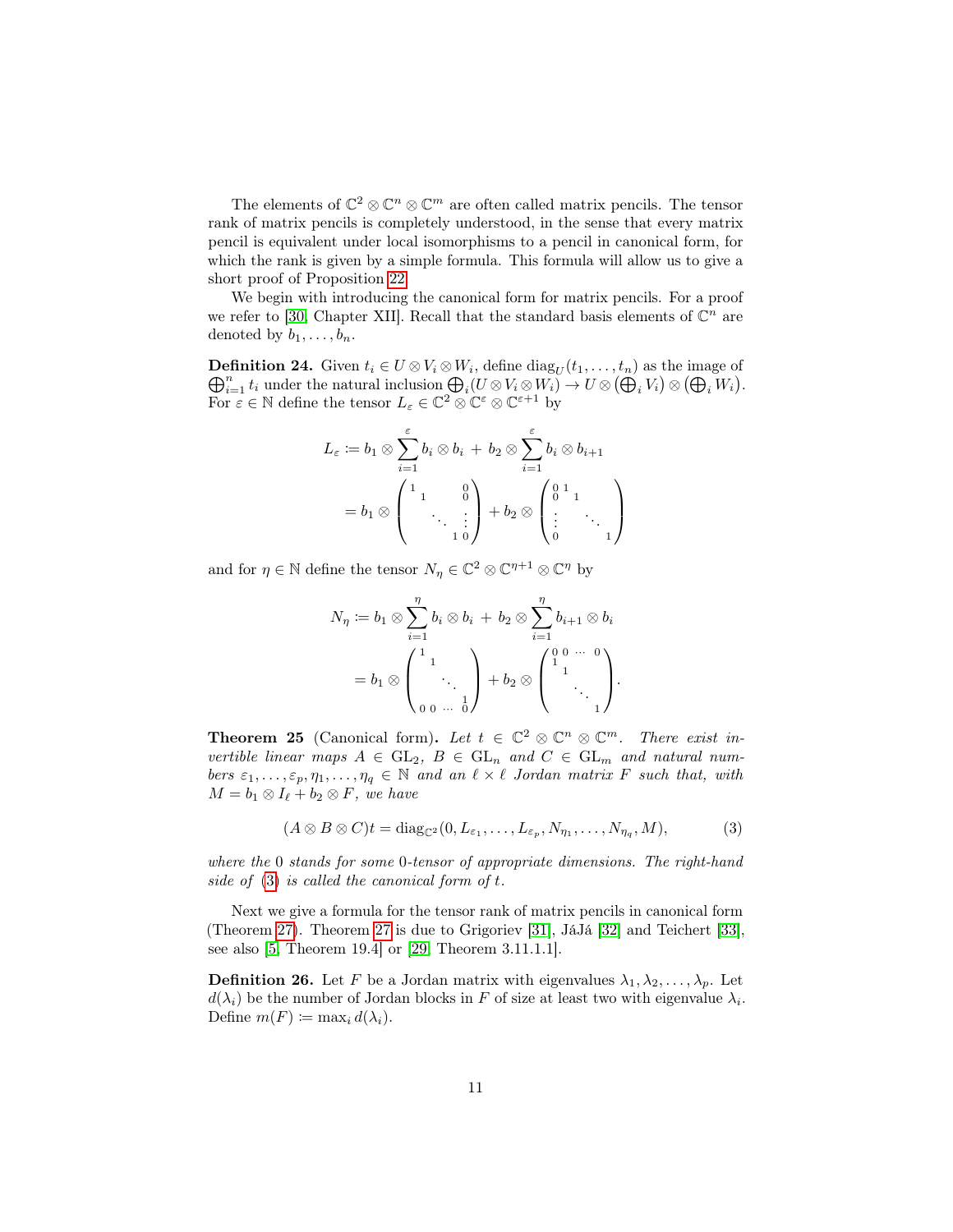**Theorem 27.** Let  $t = diag_{\mathbb{C}^2}(0, L_{\varepsilon_1}, \ldots, L_{\varepsilon_p}, N_{\eta_1}, \ldots, N_{\eta_q}, b_1 \otimes I_\ell + b_2 \otimes F)$  be a tensor in canonical form as in [\(3\)](#page-10-0). The tensor rank of t equals

$$
R(t) = \sum_{i=1}^{p} (\varepsilon_i + 1) + \sum_{i=1}^{q} (\eta_i + 1) + \ell + m(F).
$$

**Example 28.** Let  $W_3 = b_2 \otimes b_1 \otimes b_1 + b_1 \otimes b_2 \otimes b_1 + b_1 \otimes b_1 \otimes b_2 \in (\mathbb{C}^2)^{\otimes 3}$  as in Example [2.](#page-1-0) The canonical form of  $W_3$  is

$$
W_3 \cong b_1 \otimes \begin{pmatrix} 1 & 0 \\ 0 & 1 \end{pmatrix} + b_2 \otimes \begin{pmatrix} 0 & 1 \\ 0 & 0 \end{pmatrix}.
$$

so in the notation of Theorem [25](#page-10-2) we have  $p = q = 0$  and  $F = \begin{pmatrix} 0 & 1 \\ 0 & 0 \end{pmatrix}$ . We can thus apply Theorem [27](#page-10-1) with  $\ell = 2$  and  $m(F) = 1$  to get  $R(W_3) = 2 + 1 = 3$ .

We are now ready to give the short proof of Proposition [22.](#page-9-1)

**Proof of Proposition [22.](#page-9-1)** Let  $s \in \mathbb{C} \otimes \mathbb{C}^d \otimes \mathbb{C}^d$ ,  $t \in \mathbb{C}^2 \otimes \mathbb{C}^n \otimes \mathbb{C}^m$ . We may assume that  $s = 1 \otimes \sum_{i=1}^{r} b_i \otimes b_i$  with  $r = R(s)$ . By Theorem [25](#page-10-2) we may assume that t is in canonical form,  $t = diag_{\mathbb{C}^2}(0, L_{\varepsilon_1}, \ldots, L_{\varepsilon_p}, N_{\eta_1}, \ldots, N_{\eta_q}, M)$ . The tensor Kronecker product  $t \boxtimes s$  is isomorphic to

$$
t \boxtimes s \cong \text{diag}_{\mathbb{C}^2}(\underbrace{t,\ldots,t}_{r}).
$$

By an appropriate local basis transformation we put this in canonical form

$$
t \boxtimes s \cong \text{diag}_{\mathbb{C}^2}(L_{\varepsilon_1}^{\oplus r}, \ldots, L_{\varepsilon_p}^{\oplus r}, N_{\eta_1}^{\oplus r}, \ldots, N_{\eta_q}^{\oplus r}, M^{\oplus r}),
$$

which by Theorem [27](#page-10-1) has rank  $r \cdot R(t) = R(s) R(t)$ .

**Remark 29.** Proposition [22](#page-9-1) is also true over the finite field  $\mathbb{F}_q$  when  $q \geq n, m$ . To see this one may use the formula from [\[5,](#page-12-4) Section 19.5] for the rank of pencils over finite fields, which for  $q \geq n, m$  is as follows:

$$
R(t) = \sum_{i=1}^{p} (\varepsilon_i + 1) + \sum_{i=1}^{q} (\eta_i + 1) + \ell + \delta(B).
$$

Here B is the regular part of the pencil t and  $\delta(B)$  is the number of invariant divisors of B that do not decompose into a product of unassociated linear factors. (We refer to [\[5\]](#page-12-4) for definitions.) The invariant divisors of  $diag(B, \ldots, B)$  are just the invariant divisors of B counted for each copy of B and so Proposition [22](#page-9-1) follows.

We note that part of the results in this section have been independently obtained in Section 2 of [\[22\]](#page-13-10).

 $\Box$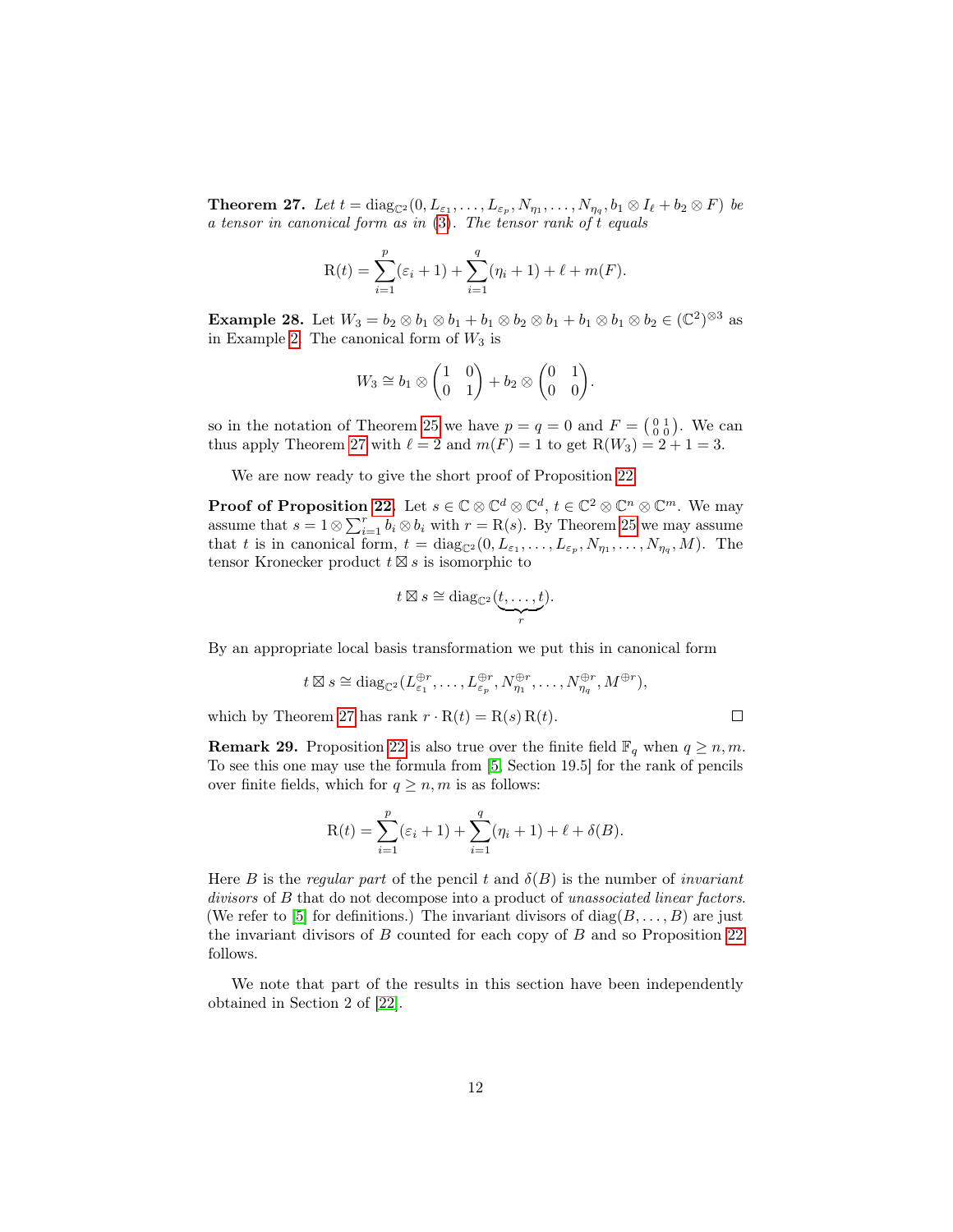Acknowledgements. We thank Jonathan Skowera for discussion, Fulvio Gesmundo for suggestions regarding Section 4, and Nick Vannieuwenhoven for discussion regarding the literature. We acknowledge financial support from the European Research Council (ERC Grant Agreement no. 337603), the Danish Council for Independent Research (Sapere Aude), and VILLUM FONDEN via the QMATH Centre of Excellence (Grant no. 10059). JZ is supported by NWO (617.023.116) and the QuSoft Research Center for Quantum Software.

## References

- <span id="page-12-0"></span>[1] V. Strassen, The asymptotic spectrum of tensors, J. Reine Angew. Math. 384 (1988) 102–152. [doi:10.1515/crll.1988.384.102](http://dx.doi.org/10.1515/crll.1988.384.102).
- <span id="page-12-1"></span>[2] J. Draisma, [Multilinear Algebra and Applications \(lecture notes\)](https://mathsites.unibe.ch/jdraisma/publications/mlappl.pdf) (2015). URL [https://mathsites.unibe.ch/jdraisma/publications/mlappl.](https://mathsites.unibe.ch/jdraisma/publications/mlappl.pdf) [pdf](https://mathsites.unibe.ch/jdraisma/publications/mlappl.pdf)
- <span id="page-12-2"></span>[3] R. Saptharishi, A survey of lower bounds in arithmetic circuit complexity 3.0.2, online survey, [https://github.com/dasarpmar/](https://github.com/dasarpmar/lowerbounds-survey) [lowerbounds-survey](https://github.com/dasarpmar/lowerbounds-survey) (2016).
- <span id="page-12-3"></span>[4] V. de Silva, L.-H. Lim, Tensor rank and the ill-posedness of the best lowrank approximation problem, SIAM J. Matrix Anal. Appl. 30 (3) (2008) 1084–1127. [doi:10.1137/06066518X](http://dx.doi.org/10.1137/06066518X).
- <span id="page-12-4"></span>[5] P. Bürgisser, M. Clausen, M. A. Shokrollahi, Algebraic complexity theory, Vol. 315 of Grundlehren Math. Wiss., Springer-Verlag, Berlin, 1997. [doi:](http://dx.doi.org/10.1007/978-3-662-03338-8) [10.1007/978-3-662-03338-8](http://dx.doi.org/10.1007/978-3-662-03338-8).
- <span id="page-12-5"></span>[6] D. Bini, G. Lotti, F. Romani, Approximate solutions for the bilinear form computational problem, SIAM J. Comput. 9 (4) (1980) 692–697. [doi:](http://dx.doi.org/10.1137/0209053) [10.1137/0209053](http://dx.doi.org/10.1137/0209053).
- <span id="page-12-6"></span>[7] D. Bini, Relations between exact and approximate bilinear algorithms. Applications, Calcolo 17 (1) (1980) 87–97. [doi:10.1007/BF02575865](http://dx.doi.org/10.1007/BF02575865).
- <span id="page-12-7"></span>[8] M. Christandl, P. Vrana, J. Zuiddam, Asymptotic tensor rank of graph tensors: beyond matrix multiplication (2016). [arXiv:1609.07476](http://arxiv.org/abs/1609.07476).
- <span id="page-12-8"></span>[9] V. Strassen, Gaussian elimination is not optimal, Numer. Math. 13 (4) (1969) 354–356. [doi:10.1007/BF02165411](http://dx.doi.org/10.1007/BF02165411).
- <span id="page-12-9"></span>[10] S. Winograd, On multiplication of  $2\times 2$  matrices, Linear Algebra Appl. 4 (4) (1971) 381–388. [doi:10.1016/0024-3795\(71\)90009-7](http://dx.doi.org/10.1016/0024-3795(71)90009-7).
- <span id="page-12-10"></span>[11] J. M. Landsberg, The border rank of the multiplication of  $2 \times 2$  matrices is seven, J. Amer. Math. Soc. 19 (2) (2006) 447–459. [doi:10.1090/](http://dx.doi.org/10.1090/S0894-0347-05-00506-0) [S0894-0347-05-00506-0](http://dx.doi.org/10.1090/S0894-0347-05-00506-0).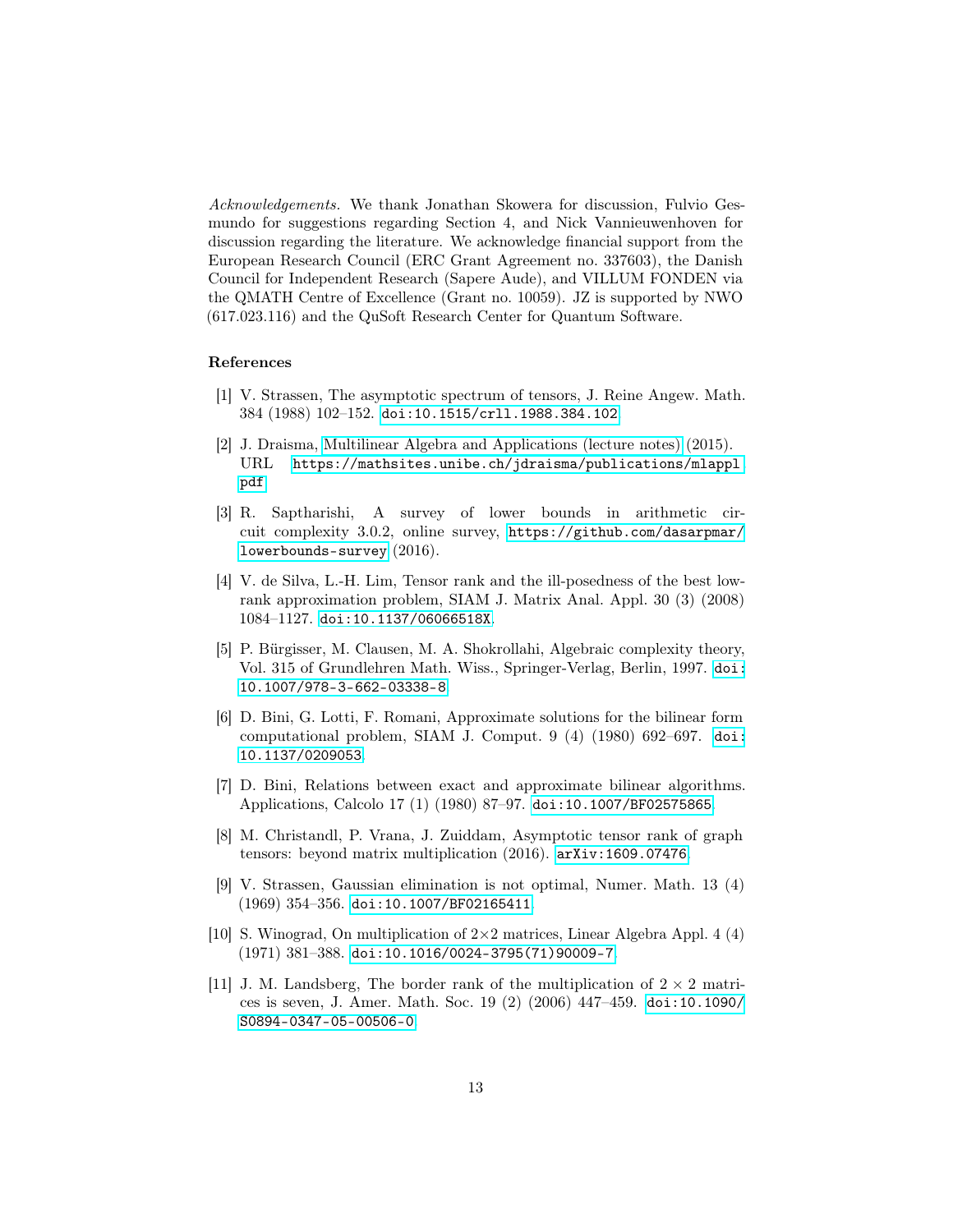- <span id="page-13-0"></span>[12] M. Bläser, M. Christandl, J. Zuiddam, The border support rank of two-bytwo matrix multiplication is seven (2017). [arXiv:1705.09652](http://arxiv.org/abs/1705.09652).
- <span id="page-13-1"></span>[13] A. Alder, Grenzrang und grenzkomplexität aus algebraischer und topologischer sicht, Ph.D. thesis, Zürich University (1984).
- <span id="page-13-2"></span>[14] V. Strassen, Relative bilinear complexity and matrix multiplication, J. Reine Angew. Math. 375/376 (1987) 406–443. [doi:10.1515/crll.1987.375-376.](http://dx.doi.org/10.1515/crll.1987.375-376.406) [406](http://dx.doi.org/10.1515/crll.1987.375-376.406).
- <span id="page-13-3"></span>[15] T. Lehmkuhl, T. Lickteig, On the order of approximation in approximative triadic decompositions of tensors, Theoret. Comput. Sci. 66 (1) (1989) 1–14. [doi:10.1016/0304-3975\(89\)90141-2](http://dx.doi.org/10.1016/0304-3975(89)90141-2).
- <span id="page-13-4"></span>[16] A. Schönhage, Partial and total matrix multiplication, SIAM J. Comput. 10 (3) (1981) 434–455. [doi:10.1137/0210032](http://dx.doi.org/10.1137/0210032).
- <span id="page-13-5"></span>[17] V. Strassen, Degeneration and complexity of bilinear maps: some asymptotic spectra, J. Reine Angew. Math. 413 (1991) 127–180. [doi:10.1515/crll.](http://dx.doi.org/10.1515/crll.1991.413.127) [1991.413.127](http://dx.doi.org/10.1515/crll.1991.413.127).
- <span id="page-13-6"></span>[18] M. Bläser, Fast Matrix Multiplication, no. 5 in Graduate Surveys, Theory of Computing Library, 2013. [doi:10.4086/toc.gs.2013.005](http://dx.doi.org/10.4086/toc.gs.2013.005).
- <span id="page-13-7"></span>[19] M. Walter, B. Doran, D. Gross, M. Christandl, Entanglement polytopes: multiparticle entanglement from single-particle information, Science 340 (6137) (2013) 1205–1208. [doi:10.1126/science.1232957](http://dx.doi.org/10.1126/science.1232957).
- <span id="page-13-8"></span>[20] A. Sawicki, M. Oszmaniec, M. Kuś, Convexity of momentum map, Morse index, and quantum entanglement, Rev. Math. Phys. 26 (3) (2014) 1450004, 39. [doi:10.1142/S0129055X14500044](http://dx.doi.org/10.1142/S0129055X14500044).
- <span id="page-13-9"></span>[21] N. Yu, E. Chitambar, C. Guo, R. Duan, Tensor rank of the tripartite state W tensor n, Phys. Rev. A 81 (1) (2010) 014301. [doi:10.1103/PhysRevA.](http://dx.doi.org/10.1103/PhysRevA.81.014301) [81.014301](http://dx.doi.org/10.1103/PhysRevA.81.014301).
- <span id="page-13-10"></span>[22] L. Chen, S. Friedland, The tensor rank of tensor product of two three-qubit W states is eight (2017). [arXiv:1708.08578](http://arxiv.org/abs/1708.08578).
- <span id="page-13-11"></span>[23] J. Zuiddam, A note on the gap between rank and border rank, Linear Algebra Appl. 525 (2017) 33–44. [doi:10.1016/j.laa.2017.03.015](http://dx.doi.org/10.1016/j.laa.2017.03.015).
- <span id="page-13-12"></span>[24] H. Buhrman, M. Christandl, J. Zuiddam, Nondeterministic quantum communication complexity: the cyclic equality game and iterated matrix multiplication, in: 8th Innovations in Theoretical Computer Science Conference (ITCS 2017), 2017, pp. 24:1–24:18. [arXiv:1603.03757](http://arxiv.org/abs/1603.03757), [doi:10.4230/LIPIcs.ITCS.2017.24](http://dx.doi.org/10.4230/LIPIcs.ITCS.2017.24).
- <span id="page-13-13"></span>[25] J. E. Hopcroft, L. R. Kerr, On minimizing the number of multiplications necessary for matrix multiplication, SIAM J. Appl. Math. 20 (1971) 30–36. [doi:10.1137/0120004](http://dx.doi.org/10.1137/0120004).